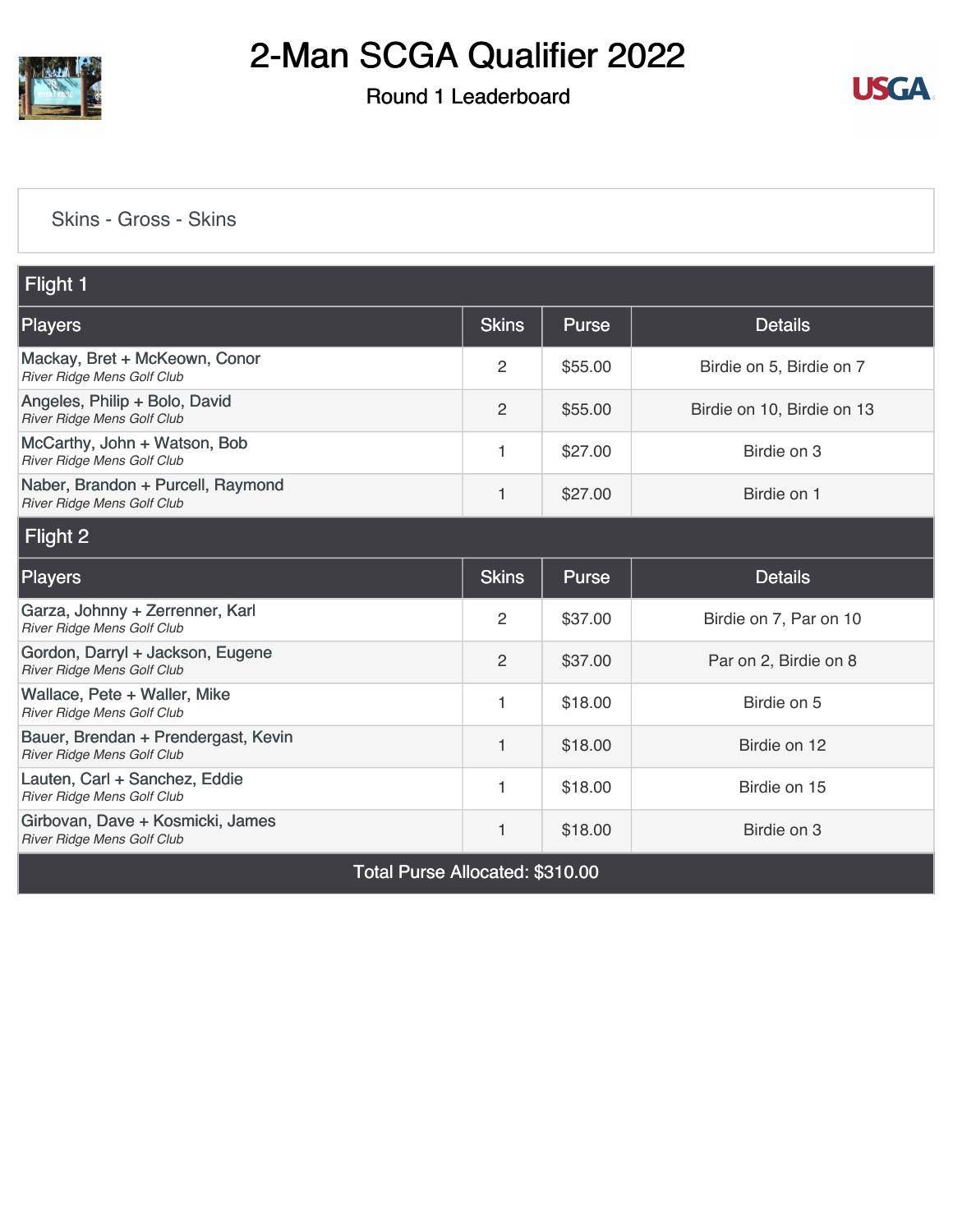

## Round 1 Leaderboard



#### [Skins - Net - Skins](https://static.golfgenius.com/v2tournaments/8477116456746631806?called_from=&round_index=1)

| Flight 1                                                             |              |              |                           |  |  |
|----------------------------------------------------------------------|--------------|--------------|---------------------------|--|--|
| <b>Players</b>                                                       | <b>Skins</b> | Purse        | <b>Details</b>            |  |  |
| Mackay, Bret + McKeown, Conor<br>River Ridge Mens Golf Club          | 2            | \$41.00      | Birdie on 5, Birdie on 7  |  |  |
| Angeles, Philip + Bolo, David<br>River Ridge Mens Golf Club          | 2            | \$41.00      | Eagle on 10, Eagle on 13  |  |  |
| Tolentino, Roderick + Torres, Ferodie<br>River Ridge Mens Golf Club  | 1            | \$20.00      | Birdie on 17              |  |  |
| McCarthy, John + Watson, Bob<br>River Ridge Mens Golf Club           | 1            | \$20.00      | Birdie on 3               |  |  |
| Naber, Brandon + Purcell, Raymond<br>River Ridge Mens Golf Club      | 1            | \$20.00      | Eagle on 1                |  |  |
| Borcena, Ruel + Gutierrez, Jay<br>River Ridge Mens Golf Club         | 1            | \$20.00      | Eagle on 2                |  |  |
| Flight 2                                                             |              |              |                           |  |  |
| <b>Players</b>                                                       | <b>Skins</b> | <b>Purse</b> | <b>Details</b>            |  |  |
| Garza, Johnny + Zerrenner, Karl<br>River Ridge Mens Golf Club        | 2            | \$42.00      | Birdie on 7, Birdie on 10 |  |  |
| Wallace, Pete + Waller, Mike<br>River Ridge Mens Golf Club           | 1            | \$21.00      | Eagle on 5                |  |  |
| Bauer, Brendan + Prendergast, Kevin<br>River Ridge Mens Golf Club    | 1            | \$21.00      | Eagle on 12               |  |  |
| Jackson, Brandon + Steinmeyer, William<br>River Ridge Mens Golf Club | 1            | \$21.00      | Eagle on 13               |  |  |
| Gordon, Darryl + Jackson, Eugene<br>River Ridge Mens Golf Club       | 1            | \$21.00      | Birdie on 2               |  |  |
| Girbovan, Dave + Kosmicki, James<br>River Ridge Mens Golf Club       | 1            | \$21.00      | Eagle on 3                |  |  |
| Total Purse Allocated: \$309.00                                      |              |              |                           |  |  |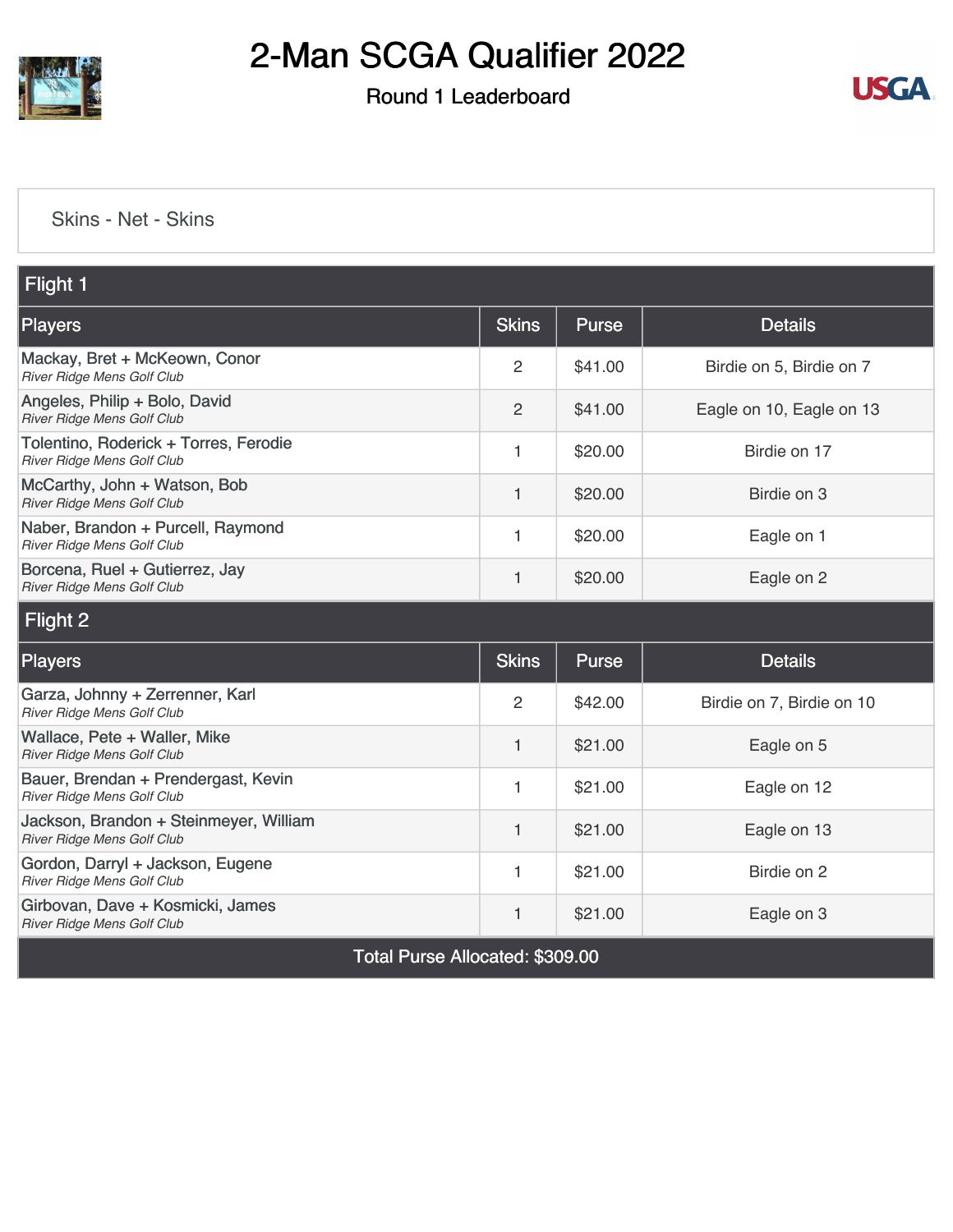

## Round 1 Leaderboard



#### [Closest to the Pin # 5](https://static.golfgenius.com/v2tournaments/8480509371690795775?called_from=&round_index=1)

| Pos.                           | Players                                                   | <b>Purse</b> | <b>Details</b> |
|--------------------------------|-----------------------------------------------------------|--------------|----------------|
| None                           | Wolny, Kerry + Adkins, John<br>River Ridge Mens Golf Club | \$42.00      | 16'6''         |
| Total Purse Allocated: \$42.00 |                                                           |              |                |

### [Closest to the Pin #7](https://static.golfgenius.com/v2tournaments/8480509936277668608?called_from=&round_index=1)

| Pos.                           | <b>Players</b>                                                     | <b>Purse</b> | <b>Details</b> |
|--------------------------------|--------------------------------------------------------------------|--------------|----------------|
| None                           | Brooks, Dave + Thompson, Jeff<br><b>River Ridge Mens Golf Club</b> | \$42.00      | 1'10''         |
| Total Purse Allocated: \$42.00 |                                                                    |              |                |

### [Closest to the Pin # 11](https://static.golfgenius.com/v2tournaments/8480510422783378177?called_from=&round_index=1)

| Pos.                                  | <b>Players</b>                                              | <b>Purse</b> | <b>Details</b> |
|---------------------------------------|-------------------------------------------------------------|--------------|----------------|
| None                                  | Brooks, Dave + Thompson, Jeff<br>River Ridge Mens Golf Club | \$42.00      | 2'5''          |
| <b>Total Purse Allocated: \$42.00</b> |                                                             |              |                |

#### [Closest to the Pin # 15](https://static.golfgenius.com/v2tournaments/8480521019876983556?called_from=&round_index=1)

| Pos.                           | <b>Players</b>                                             | <b>Purse</b> | <b>Details</b> |
|--------------------------------|------------------------------------------------------------|--------------|----------------|
| None                           | Watson, Bob + McCarthy, John<br>River Ridge Mens Golf Club | \$42.00      | 1'3''          |
| Total Purse Allocated: \$42.00 |                                                            |              |                |

#### [Closest to the Pin # 17](https://static.golfgenius.com/v2tournaments/8480521448937505541?called_from=&round_index=1)

| Pos. | Players | Purse | <b>Details</b> |
|------|---------|-------|----------------|
|------|---------|-------|----------------|